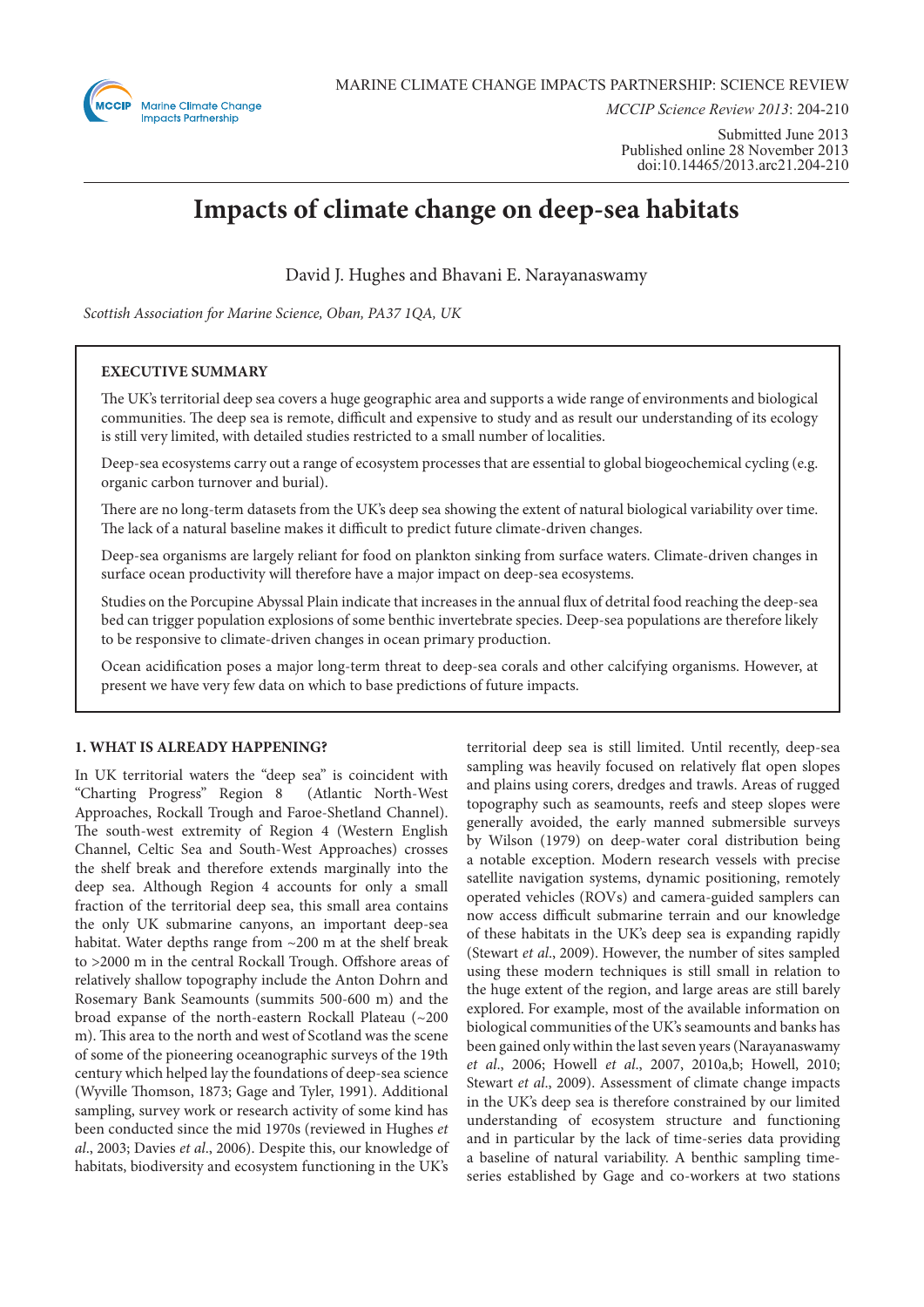in the Rockall Trough (Gage *et al*., 1980) ran from the mid-1970s to the early 1990s. This focused on growth rates and reproductive cycles of selected benthic invertebrate species rather than analysis of change at the community level, and the material collected has not so far been used to address this issue. However, the archive of data and unprocessed samples held at the Scottish Association for Marine Science is potentially a valuable source of historical information on decadal change in this deep-sea region.

At depths >200 m, ecosystems are not directly affected by climate-driven factors such as sea-surface temperature, storm surge or significant wave height. Deep-sea organisms experience far more stability in terms of water temperature, salinity and currents than do their shallow-water counterparts and may not tolerate even small changes in these environmental parameters. Bottom water temperature in the deep sea is low but generally stable, although changes may occur in response to future shifts in the pattern of global thermohaline circulation such as, for example, reduction in the rate of deep water formation in the Norwegian-Greenland Sea brought about by freshening of the ocean surface at high latitudes. This area of the north-east Atlantic generates a large fraction of global deep water and the regional deepsea ecosystem may therefore be the first to show the effects of climate change, with eventual consequences for the deep ocean worldwide. In the last 50 years there has been a 50% decrease in the southward transport of North Atlantic Deep Water at 25°N (Bryden et al., 2005). It is not clear what effect this may have had on deep-sea benthic ecosystems. Changes in thermohaline circulation may not affect all deep-water areas equally. For example, in the Faroe-Shetland Channel cold (subzero) waters occupy the deeper parts of the channel (>600 m), with warmer water above. This has a substantial influence on the distribution and diversity of the benthic fauna (Bett, 2001). While there is continuous variation in the fauna with depth, warm- and cold-water faunas are nonetheless quite distinct. Changes in the thermohaline circulation may alter the depth of this local thermocline, with a subsequent change in animal distributions.

Over the next few decades the most significant impact of climate change on the UK's deep-sea ecosystems is likely to be indirect, via changes in surface ocean primary productivity and the supply of organic matter to the deepsea bed. Research into this fundamental ecological process has provided the best evidence that climate-driven changes are currently taking place in the deep sea (Smith *et al*., 2008; Glover *et al*., 2010).

The vast majority of deep-sea life is dependent on organic matter produced in surface waters, supplied either by vertical sinking through the water column or by advection down the continental slope from coastal and shelf seas. Until the early 1980s, organic flux to the deep-sea bed was thought to be essentially steady-state and largely decoupled from cycles of primary production in the euphotic zone. Studies in the Porcupine Seabight, off south-west Ireland showed, in contrast, that aggregates of phytoplankton cells can sink rapidly following the spring bloom in surface waters and accumulate on the deep-sea bed at depths of >4000 m.

Deposition occurs with a time-lag of about eight weeks at 4000 m depth, imparting a distinct seasonal signal to the supply of organic matter (Lampitt, 1985). Episodic deposition of partially-degraded phytoplankton (phytodetritus) has since been recorded at many deep-sea locations around the world (Beaulieu, 2002) and has been shown to trigger a range of short-term ecosystem responses including enhanced sediment community respiration, population "blooms" of opportunist foraminiferan species and rapid burial of organic-rich food particles by burrowing macrofauna (Gooday, 2002). Climatic oscillations such as El Niño and the North Atlantic Oscillation (NAO) have been shown to drive changes in organic flux to the deep-sea bed, with major consequences for benthic ecosystems (Smith *et al*., 2006).

The ecological consequences of seasonality in phytodetrital flux to the deep-sea bed became a principal theme of research through the 1980s and 1990s. The EU-funded BENGAL programme (1996-1999) was a major international research initiative focusing on a 4850 m-deep station on the Porcupine Abyssal Plain (PAP), south-west of Ireland (Billett and Rice, 2001). An unexpected but highly significant outcome of this programme was the discovery that populations of several species of large benthic invertebrates (megafauna) had increased massively in comparison with samples from the same area taken prior to 1996 (Billett *et al*., 2001). In particular, seabed photographs showed that the small holothurian (sea cucumber) *Amperima rosea* occurred at densities of  $>6000$  individuals ha<sup>-1</sup> in 1997, an approximately 1000-fold increase since the early 1990s (Bett *et al*., 2001). The striking population explosion of this formerly rare species led to the phenomenon being termed the "*Amperima* Event". Trawl samples showed that the increase was not confined to the central study site but had occurred over a wide area of the PAP.

The discovery of the "*Amperima* Event" provided evidence that populations of some deep-sea animals are highly variable and can change far more rapidly than previously thought. Sampling has continued at the site now designated as the Porcupine Abyssal Plain Sustained Observatory (PAP-SO), which lies just outside the UK's territorial deep sea. Data on other components of the benthic ecosystem have been analysed since the end of the BENGAL programme, with results to 2005 summarized by Billett *et al*. (2010). Megafaunal populations declined steadily from 1997 to 2000, but showed a second major peak in 2002, as before largely driven by increased densities of *A. rosea* (Billett *et al*., 2010). Peaks in density were correlated with reductions in mean body size, indicating that the increases were caused by largescale recruitment events. Analysis of data from the BENGAL programme showed that macrofaunal polychaetes and metazoan meiofauna, particularly nematodes, also showed significant increases in density during the "*Amperima* Event" of 1996-1999 (Kalogeropoulou *et al*., 2010; Soto *et al*., 2010). Major changes in abundance occurred simultaneously in all size fractions of the PAP faunal community, indicating that the faunal changes were driven by environmental factors rather than being stochastic fluctuations in population size of a few species (Billett *et al*., 2010). Early explanations of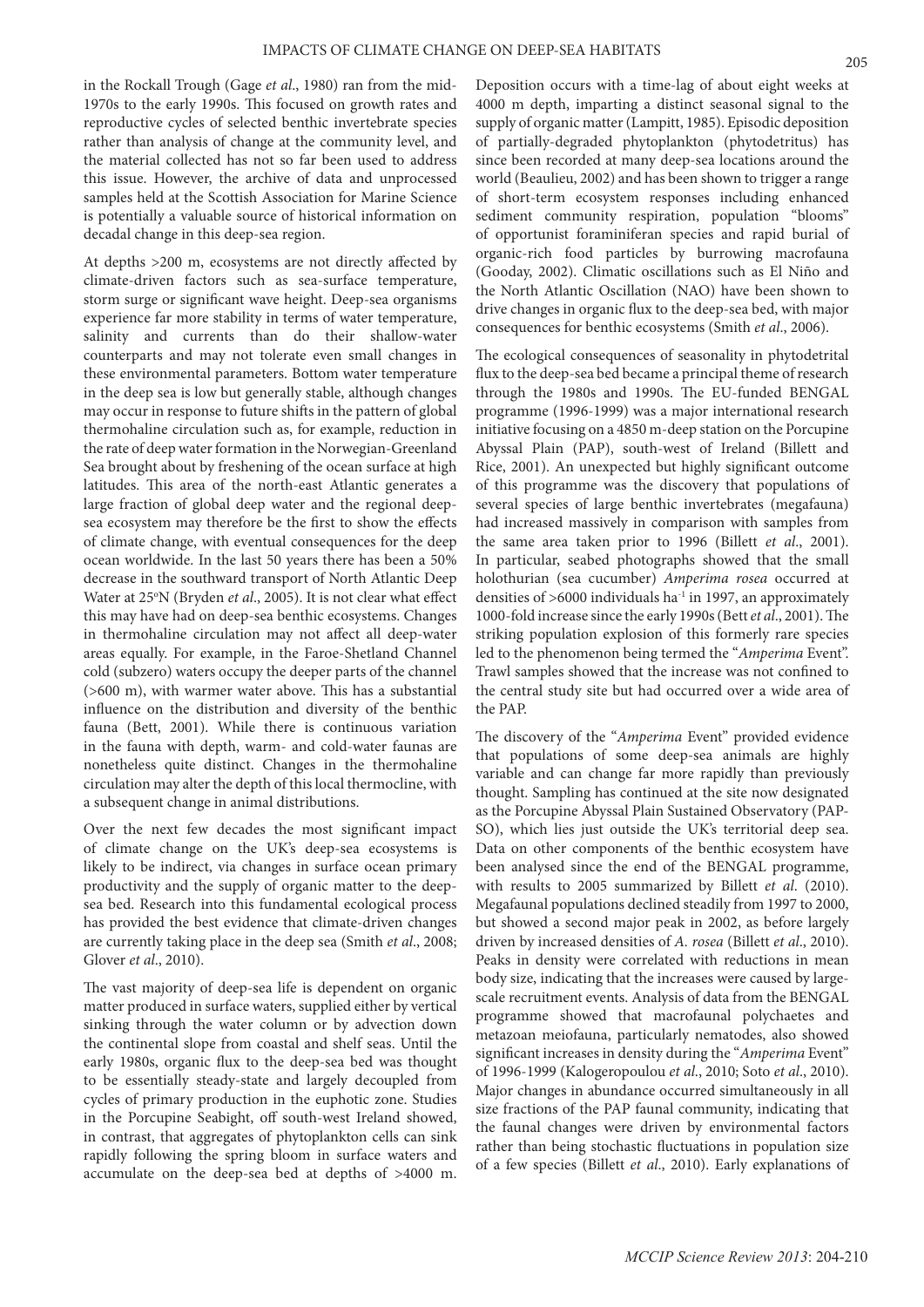the "*Amperima* Event" focused on the feeding preferences of *A. rosea* (as indicated by gut content phytopigment profiles) and the possibility of changes in the composition (rather than total quantity) of phytodetritus reaching the PAP seabed (Wigham *et al*., 2003). However, it is now believed that interannual variation in the total quantity of organic flux to the deep-sea bed may be the causal factor behind the observed benthic community changes. The extended timeseries at PAP-SO includes sediment trap measurements of settling organic matter. Results show that organic input to the abyssal seabed can differ by an order of magnitude between years, a much wider range of variability than expected from previous studies (Lampitt *et al*., 2010). The large deposition of organic carbon recorded in the late summer of 2001 was followed by the second major abundance peak of *A. rosea* in 2002, a pattern supporting the hypothesis that community changes on the PAP are driven by interannual variation in the quantities of phytodetritus reaching the sea bed.

The detail and frequency of scientific observations at the PAP-SO are unique for the deep north-east Atlantic, and we have no comparable information from the Rockall Trough or Faroe-Shetland Channel. However, major ecosystem changes, involving large shifts in abundance of both invertebrate megafauna and fish species have been recorded from timeseries studies at an abyssal locality in the north-east Pacific (Bailey *et al*., 2006; Ruhl, 2007). These changes also appear to be related to the quantities of surface-produced organic matter reaching the abyssal sea bed (Ruhl and Smith, 2004), reinforcing the hypothesis that this is the causal factor behind the events observed on the PAP.

Smith *et al*. (2006) suggest that variations in export flux in the north-east Atlantic are related to the NAO, which is in turn linked to global climate, and present a model to estimate carbon flux to the deep sea from climatic indices and satellite measurements of surface primary production. This approach, which provides a link between atmospheric/surface ocean parameters and the supply of food to the abyss, may allow prediction of the timing of future changes in deep-sea ecosystems. However, we still have very limited information on the natural variability of deep-sea communities against which to measure the projected impacts of anthropogenic climate change.

# **2. WHAT COULD HAPPEN?**

Future impacts of climate change on deep-sea ecosystems are likely to be driven by two main factors: 1) changes in surface ocean productivity, and 2) ocean acidification and other physico-chemical changes in water mass structure. These are likely to affect all UK sea areas that contain deep-water ecosystems.

# **2.1 Changes in surface ocean productivity**

Given the uncertain influence of climate change on upper ocean processes, predicting the specific impacts on deep-sea ecosystems is difficult (Smith and Hughes, 2008; Glover *et al*., 2010). Some predicted broad-scale changes certainly would have catastrophic consequences for deep-sea life. The likely reorganization in the global thermohaline circulation caused by climate change (Schmittner and Stocker, 1999; Bryden *et al*., 2005) would have considerable impact on deep-sea ecosystems. These effects could be similar to the diversity fluctuations during the Cenozoic revealed by the microfossil (foraminiferan and ostracod) record preserved in deep-sea sediments (Thomas and Gooday, 1996; Hunt *et al*., 2005). At least in some cases, reductions in diversity were associated with changes in thermohaline circulation and must have had a substantial impact on ecosystem functioning (Danovaro *et al*., 2008). In addition, climate-driven changes in upper-ocean biogeochemistry (Orr *et al*., 2005) will alter the quantity and quality of food arriving at the deep-sea floor, driving changes in benthic community composition (Billett *et al*., 2001; Ruhl and Smith, 2004). Benthic biomass and abundance, rates and depth of bioturbation have all been shown to be affected by food supply (Smith and Demopoulos, 2003). Changes in these indices of ecosystem functioning are likely to affect the sequestration and burial of organic carbon at the sea floor.

The studies summarized above demonstrate that deepsea ecosystems are much more responsive to upper-ocean processes than once believed. Recently-published results from the deep Catalonian Slope in the western Mediterranean also document shifts in benthic community structure that may be related to NAO-driven climate changes affecting food supply to the benthos (Cartes *et al*., 2009). Despite this growing body of data it is very difficult to predict the course of future climate-driven changes in the UK's territorial deep sea. Continuous Plankton Recorder (CPR) time-series data indicate shifts in north-east Atlantic plankton communities that may reflect a response to changing climate on a decadal timescale (Reid *et al*., 1998). However, it is uncertain how these changes will be transmitted through the marine ecosystem to the deep sea (Beaugrand, 2009). One possible scenario is that a warmer, more stratified surface ocean with reduced upwelling will be associated with a shift from a planktonic system dominated by diatoms and large zooplankton, with high organic flux to the deep sea, to one characterized by picoplankton, microzooplankton and lower export efficiency (Smith *et al*., 2008). Warmer, more strongly stratified surface waters may also lead to reduced particle sinking rates which will further limit the supply of food to the deep sea. A decline in organic carbon flux to the deep-sea bed would be expected to result in lower faunal biomass and a shift in community body size spectrum towards smaller organism size-classes. Benthic deposit-feeders specializing in a diet of fresh phytodetritus might be expected to be affected more rapidly than others exploiting older, more refractory material (Iken *et al*., 2001). The timescale over which such changes might occur is unclear. In the abyssal north-east Pacific, measured carbon flux to the sea bed declined over the 1989-1996 period while sediment community oxygen demand (a measure of benthic biological metabolism) remained constant (Smith *et al*., 2001). Such a deficit between ecosystem organic carbon supply and demand would be unsustainable in the long term. It is uncertain how benthic metabolism was maintained during the period of reduced carbon supply, but at this station the deficit was "corrected" by increased organic carbon flux after 1998. This example illustrates the difficulty of predicting the behaviour of the poorly-understood deep-sea ecosystem.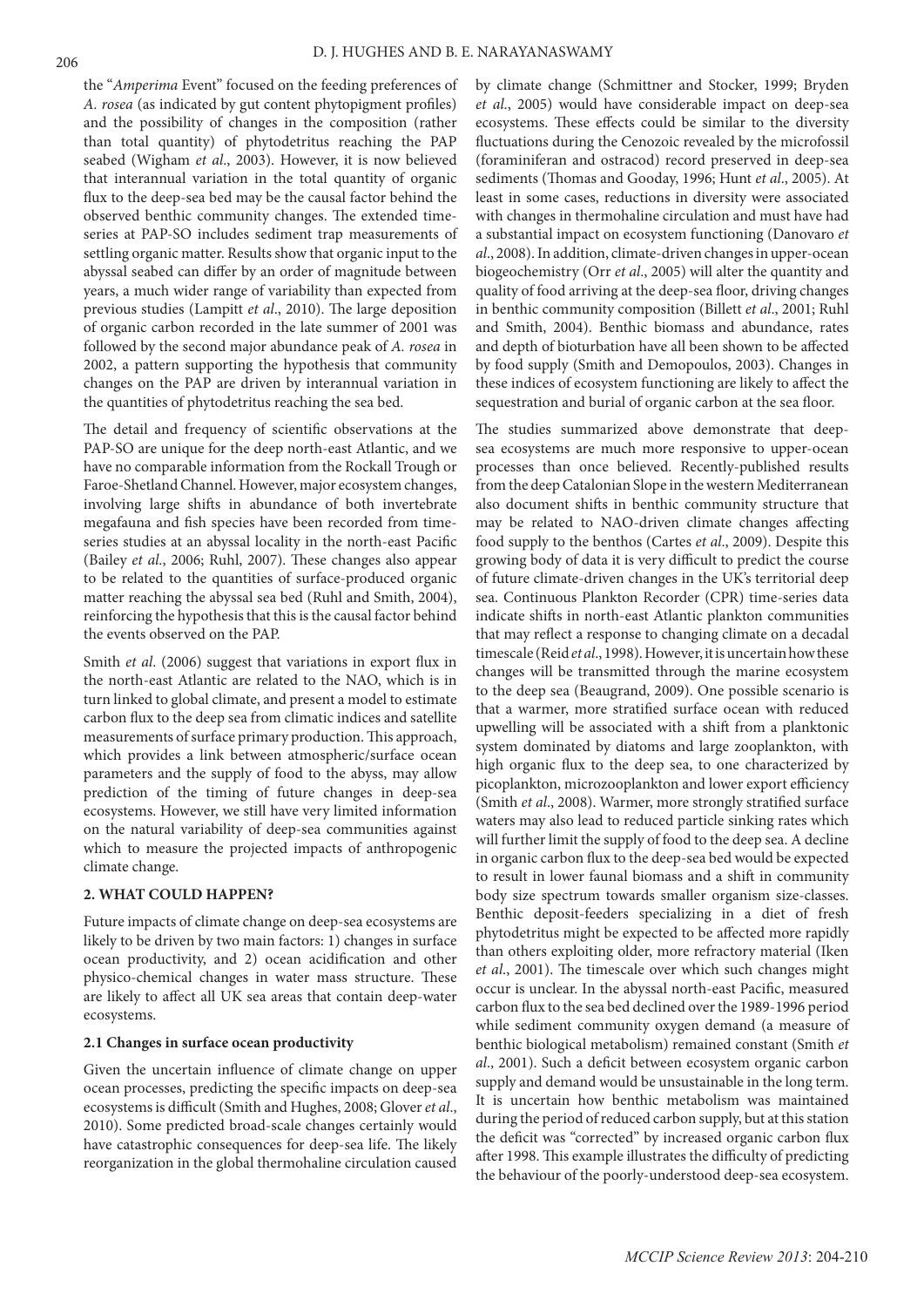

*Photographs illustrating the diversity of seabed habitats and communities in the UK's territorial deep sea. [Images from Defra/ JNCC]: Upper left: Brisingid seastar and patches of living cold-water coral (*Lophelia pertusa*) on sediment-covered coral rubble, Hatton Bank, 630 m depth. Upper right: Yellow crinoids (*Heliometra glacialis*) with anemones, white branching sponge and numerous brittlestars on gravel seabed, northern Wyville Thomson Ridge, 850 m depth. Lower left: Pencil urchin (*Cidaris cidaris*) on coarse sand, summit of Anton Dohrn Seamount, 660 m depth. Lower right: Black coral (*Leiopathes *sp.) colony with small chirostylid crabs on silty bedrock slope, George Bligh Bank, 1280 m depth.*

The faunal changes observed on the PAP (and the parallel events in the north-east Pacific) took place in topographically simple abyssal plain ecosystems remote from continental influences and entirely dependent on organic matter sinking from the overlying euphotic zone. The UK's deep sea in Region 8 occupies a much more complex topographic setting, which includes seamounts, offshore banks, a steep continental margin and the deep basins of the Rockall Trough and Faroe-Shetland Channel. The physical oceanography of the region is also complex (New and Smythe-Wright, 2001). This huge area supports a diverse range of deep-sea habitats and species (e.g. Bett 2001; Narayanaswamy *et al*., 2006, Howell *et al*., 2007), with biological communities changing markedly across gradients of water depth, substratum type and hydrodynamics (Gage, 2002). Assessment of potential climate change impacts mediated by changes in planktonic primary production is therefore even more difficult than in the case of abyssal plain ecosystems and no detailed predictions can be made at this time.

## **2.2 Ocean acidification**

Acidification arising from the increased flux of anthropogenic carbon dioxide to the ocean is thought likely to have significant ecological effects by the mid-to late 21st century (Orr *et al*., 2005; IPCC, 2007). Ocean pH has already fallen by 0.1 units since pre-industrial times and is set to fall another 0.3=0.4 units by the year 2100 if fossil fuel burning continues at its current rate. In the Rockall Trough a pH decrease of ~0.04 units for subsurface waters down to 1000 m depth, with further reductions below this has been recorded for the 1991-2010 period (McGrath *et al*., 2012). Acidification will trigger significant changes in oceanic carbonate chemistry with major adverse effects on calcifying organisms. In the deep sea, attention has so far been focused on reef-forming corals (Turley *et al*., 2007), which may be particularly affected by the shoaling of the aragonite saturation horizon (the depth separating saturated and under-saturated waters). It is estimated that 70% of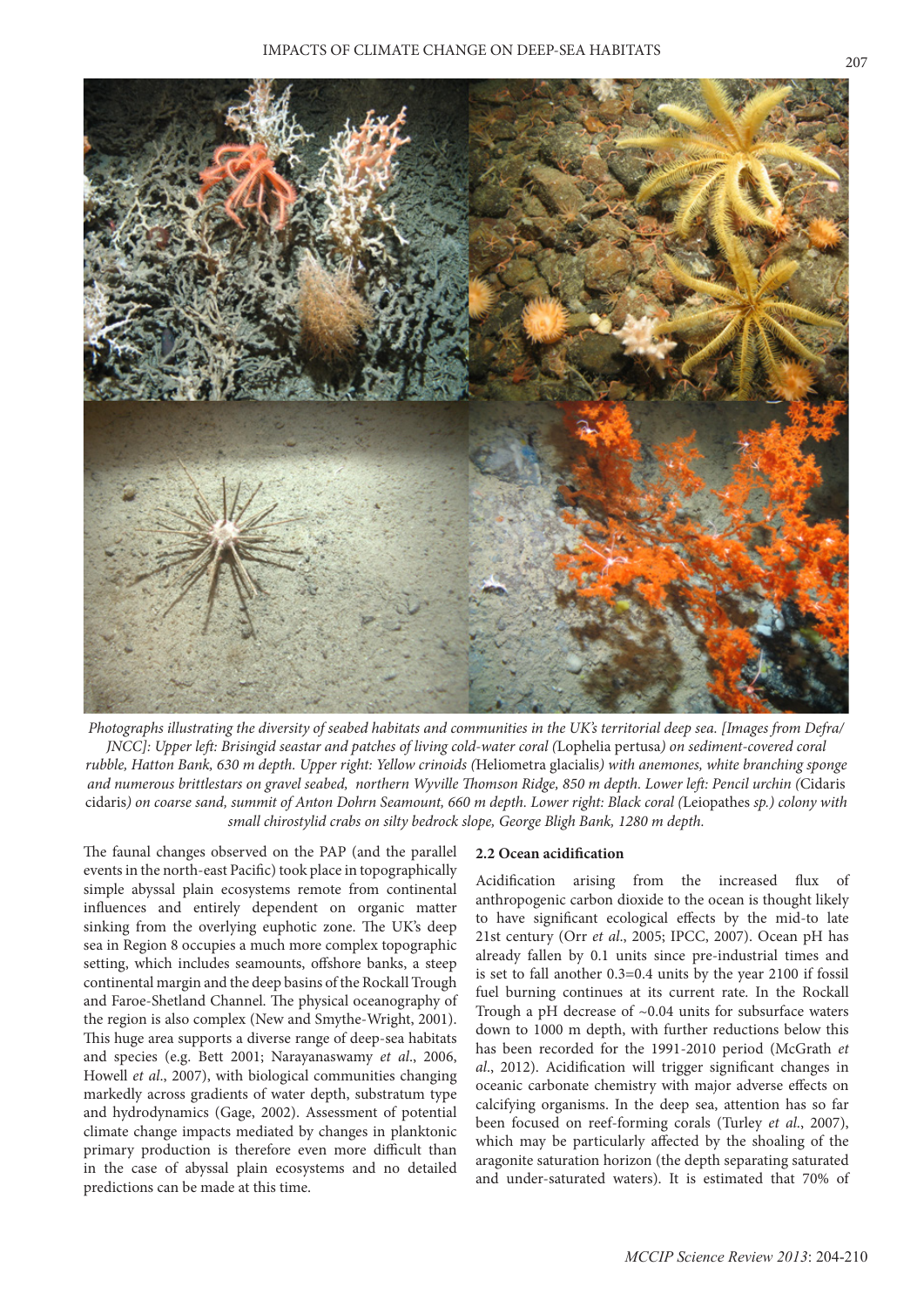known scleractinian cold-water coral ecosystems will be in under-saturated waters by 2100 (Guinotte *et al*., 2006). So far, there are few published data of the effects of acidification on cold-water corals or other deep-sea organisms (Thresher *et al*., 2011; Lunden *et al*., 2013), and projected effects are largely based an analogies with better-studied shallow-water ecosystems. Several research programmes are currently underway to address these data gaps, including the UK's Ocean Acidification Programme, funded by NERC, and the European Commission's 7th Framework Programmes EPOCA and the recently-completed HERMIONE. If deepwater corals respond in the same way as tropical reef species, a substantial decrease in calcification may occur as a result of acidification (Kleypas *et al*., 2006).Other deep-sea calcifying organisms such as molluscs, crustaceans and many benthic Foraminifera will also be senitive to ocean acidification but the full extent and timescale of future impacts is difficult to predict. The North Atlantic is a major sink for atmospheric carbon dioxide and may therefore be particularly vulnerable to the effects of acidification (Sabine *et al*., 2004).

# **3. KNOWLEDGE GAPS**

a. *Lack of baseline data on natural temporal variability of deep-sea biological communities in Region 8*: The only currently-available source of information is the archive of data and unprocessed samples from the SAMS Rockall Trough stations, surveyed from 1973-1995. Support should be provided to process and analyse this material, which represents a unique historical dataset of benthic community change in the deep sea. Establishment of new monitoring time-series in a range of environments in the UK's territorial deep sea should also be a priority.

b. *Limited understanding of the ecosystem effects of benthic community changes in the deep sea*: This should be addressed by maintaining the PAP-SO time-series sampling of phytodetrital flux and benthic population abundance/ biomass, supplemented by measurements, in situ experiments and ecological modelling of important ecological processes such as organic carbon turnover and burial, bioturbation, food web dynamics and reproductive output of benthic organisms.

c. *Limited information on the distribution and structure of deep-sea biological communities in Region 8*: The baseline surveys carried out under the Strategic Environmental Assessment (SEA) programme in the Rockall Trough and Faroe-Shetland Channel should be expanded to provide a more comprehensive mapping and classification of deep-sea ecosystems in this region, which accounts for almost all of the UK's territorial deep sea.

## **4. SOCIO-ECONOMIC IMPACTS**

Attaching a monetary value to the deep sea is problematic for several reasons: the limited knowledge of deep-sea ecosystems and the goods and services they provide, the complexity of the ecological processes as well as the broad time- and spatial scales over which they operate, and the fact that very few people have first-hand experience of the deep sea, so valuation methods based on preferences are likely to be biased or irrelevant (van den Hove, 2007).

While there are unlikely to be any direct socio-economic impacts arising from the ecosystem changes discussed here, the deep sea provides a number of important ecosystem functions which may alter in response to climate change. In particular, the deep sea plays an important role in the global carbon cycle, and mediates the removal of carbon from the global ecosystem into the geological record.

Certain components of the Total Economic Value of the deep seas such as oil and gas extracted or fish harvested are relatively straight forward to value through market prices. The majority of deep-water biotic resources have slow growth rates such that their exploitation is analogous to that of an abiotic resource, i.e. effectively non-renewable. Climatedriven changes in the deep sea of Region 8 are likely to affect commercially-exploited demersal fish species such as orange roughy (*Hoplostethus atlanticus*), roundnose grenadier (*Coryphaenoides rupestris*) and deep-water sharks. Fish such as these are the only living resources currently exploited in the UK's deep sea. Stocks have already been massively depleted by unsustainable levels of trawling (Gordon, 2003; Bailey *et al*., 2009). Current fishing pressure is much reduced, with populations possibly stabilizing at very low levels (Neat and Burns, 2010).

## **5. CONFIDENCE ASSESSMENT**

## **What is already happening?**



We know that major benthic community changes have occurred on the Porcupine Abyssal Plain (PAP) and there is strong evidence that these changes are driven by interannual variation in export flux of phytodetritus from surface waters (hence, "Level of Agreement" = High). This interannual variation may be related to climate-sensitive processes such as the North Atlantic Oscillation. Export flux, seasonality and rate of organic matter recycling in the euphotic zone are significantly affected by future climate-driven changes in surface waters around the UK. However, the "Amount of Evidence" is rated as Low to reflect the fact that the available north-east Atlantic data are confined to the PAP and we have no comparable information from any other localities in the UK's territorial deep sea.



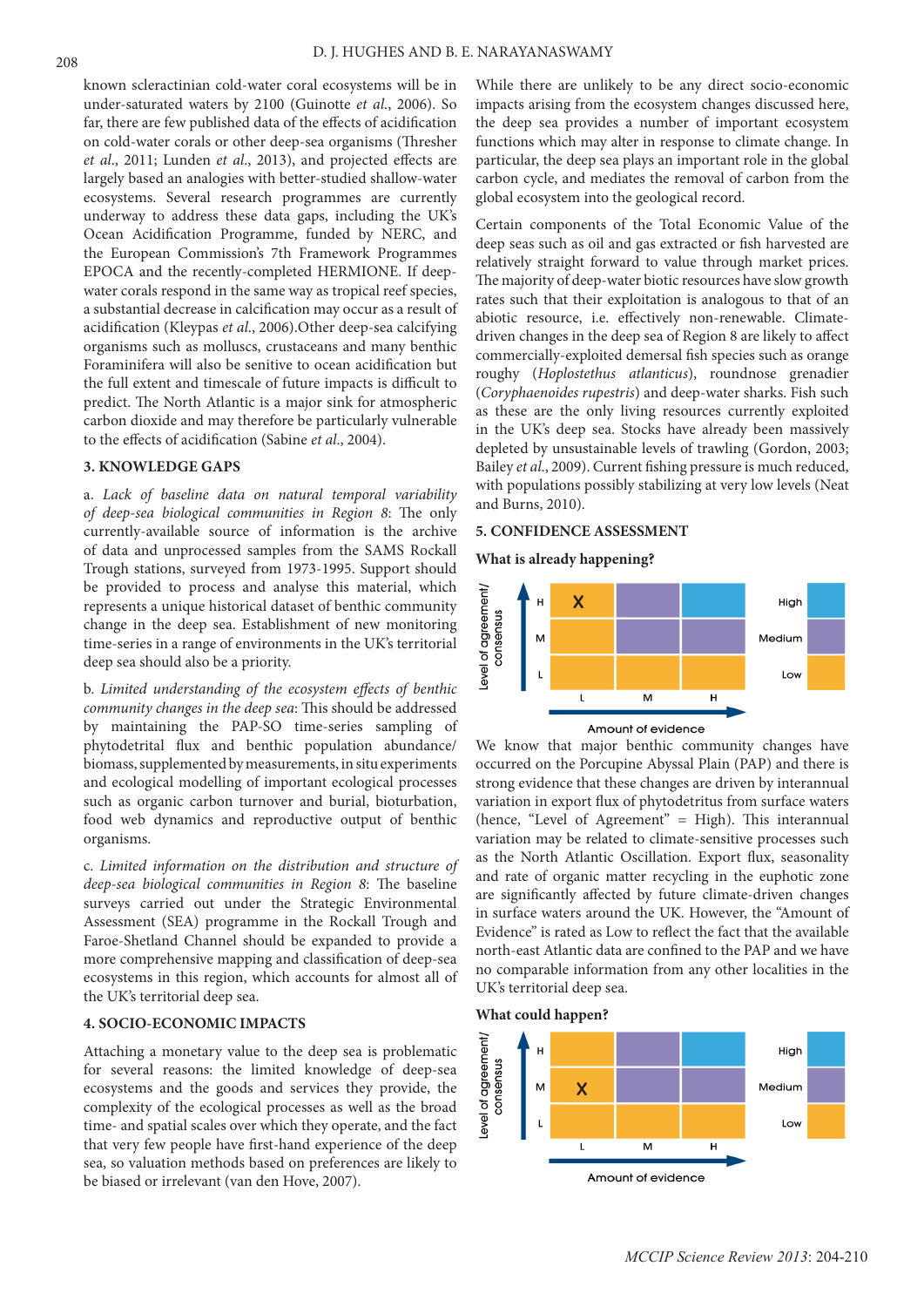The lack of any long-term datasets giving information on background temporal variation in deep-sea ecosystems of Region 8 justifies a Low rating for "Amount of Evidence". "Level of Agreement" is rated as Medium to reflect the general consensus that climate-driven changes in ocean productivity and acidification are likely to occur, with consequences for deep-sea ecosystems, although detailed predictions of the pattern of change are not possible.

#### **CITATION**

Please cite this document as:

Hughes, D.J. and B. E. Narayanaswamy (2013) Impacts of climate change on deep-sea habitats, *MCCIP Science Review 2013*, 204-210, doi:10.14465/2013.arc21.204-210

#### **REFERENCES**

- Bailey, D.M., Ruhl, H.A. and Smith, K.L. Jr. (2006) Longterm change in benthopelagic fish abundance in the abyssal northeast Pacific Ocean. *Ecology*, **87**, 549-555.
- Bailey, D.M., Collins, M.A., Gordon, J.D.M., Zuur, A.F. and Priede, I.G. (2009) Long-term changes in deep-water fish populations in the northeast Atlantic: a deeper-reaching effect of fisheries? *Proc. R. Soc. Lond. B*, **276**, 1965-1969.
- Beaugrand, G. (2009) Decadal changes in climate and ecosystems in the North Atlantic Ocean and adjacent seas. *Deep-Sea Res. II*, **56**, 656-673.
- Beaulieu, S.E. (2002) Accumulation and fate of phytodetritus on the sea floor. *Oceanogr. Mar. Biol. Ann. Rev.*, **40**, 171-232.
- Bett, B.J.(2001) UK Atlantic Margin Environmental Survey: Introduction and overview of bathyal benthic ecology. *Continental Shelf Res*., **21**, 917-956.
- Bett, B.J., Malzone, M.J., Narayanaswamy, B.E. and Wigham, B.D. (2001) Temporal variability in phytodetritus and megabenthic activity at the seabed in the deep Northeast Atlantic. *Prog. Oceanogr*., **50**, 349-368.
- Billett, D.S.M. and Rice, A.J. (2001) The BENGAL programme: introduction and overview. *Prog. Oceanogr.*, **50**, 13-25.
- Billett, D.S.M., Bett, B.J., Rice, A.J., Thurston, M.H., Galéron, J., Sibuet, M. and Wolff, G.A. (2001) Long-term change in the megabenthos of the Porcupine Abyssal Plain (NE Atlantic). *Prog. Oceanogr.*, **50**, 325-348.
- Billett, D.S.M., Bett, B.J., Reid, W.D.K., Boorman, B. and Priede, I.G. (2010) Long-term change in the abyssal NE Atlantic: the "*Amperima*" Event revisited. *Deep-Sea Res. II*, **57**, 1406-1417.
- Bryden, H.L., Longworth, H.R. and Cunningham, S.A.  $(2005)$  Slowing of the Atlantic meridional overturning circulation at 250 N. *Nature*, **438**, 655-657.
- Cartes, J.E., Maynou, F., Fannelli, E., Papiol, V. and Lloris, D. (2009) Long-term changes in the composition and diversity of deep-slope megabenthos and trophic webs off Catalonia (western Mediterranean): are trends related to climatic oscillations? *Prog. Oceanogr.*, **82**, 32-46.
- Danovaro, R., Gambi, C., Dell'Anno, A., Corinaldesi, C., Fraschetti, S., Vanreusel, A., Vincx, M. and Gooday, A.J. (2008) Exponential decline in deep-sea ecosystem functioning linked to benthic biodiversity loss. *Current Biology*, **18**, 1-8.
- Davies, A.J., Narayanaswamy, B.E., Hughes, D.J. and Roberts, J.M. (2006) *An introduction to the benthic ecology of the Rockall-Hatton area (SEA7)*. http://www.offshore-sea.org. uk/consultations/SEA\_7/SEA7\_Benthos.pdf
- Gage, J.D. (2002) *Benthic biodiversity across and along the continental margin: patterns, ecological and historical determinants, and anthropogenic threats.* In. Wefer, G., Billett, D., Hebbeln, D., Jørgensen, B.B., Schlüter, M. and Van Weering, T. (eds.) Ocean Margin Systems. Springer-Verlag, Berlin and Heidelberg, pp. 307-321.
- Gage, J.D., Lightfoot, R.H., Pearson, M. and Tyler, P.A. (1980) An introduction to a sample time-series of abyssal macrobenthos: methods and principal sources of variability. *Oceanologia Acta*, **3**, 169-176.
- Gage, J.D. and Tyler, P.A. (1991) *Deep-Sea Biology: A Natural History of Organisms at the Deep-Sea Floor*. Cambridge University Press, 504 pp.
- Glover, A.G., Gooday, A.J., Bailey, D.M., Billett, D.S.M., Chevaldonné, P., Colaço, A., Copley, J., Cuvelier, D., Desbruyères, D., Kalogeropoulou, V. *et al.* (2010) Temporal change in deep-sea benthic ecosystems: a review of the evidence from recent time-series studies. *Adv. Mar. Biol*., **58**, 1-95.
- Gooday, A.J. (2002) Biological responses to seasonally varying fluxes of organic matter to the ocean floor: a review. *J. Oceanogr*., **58**, 305-332.
- Gordon, J.D.M. (2003) The Rockall Trough, Northeast Atlantic: the cradle of deep-sea biological oceanography that is now being subjected to unsustainable fishing activity. *J. Northwest Atl. Fishery Sci.*, **31**, 57-83.
- Guinotte, J.M., Orr, J., Cairns, S., Freiwald, A., Morgan, L. and George, R. (2006) Will human induced changes in seawater chemistry alter the distribution of deep-sea scleractinian corals? *Frontiers Ecol. Env.*, **4**, 141-146.
- Howell, K.L. (2010) A benthic classification system to aid in the implementation of marine protected area networks in the deep/high seas of the NE Atlantic. *Biol. Cons.*, **143**, 1041-1056.
- Howell, K.L., Davies, J.S., Hughes, D.J. and Narayanaswamy, B.E. (2007) *Strategic Environmental Assessment/Special Area of Conservation*. Photographic Analysis Report. Report to the Department of Trade and Industry/GEOTEK, 82 pp.
- Howell, K.L., Davies, J.S. and Naryanaswamy, B.E. (2010a) Identifying deep-sea megafaunal epibenthic assemblages for use in habitat mapping and marine protected area network design. *J. Mar. Biol. Assoc. UK*, **90**, 33-68.
- Howell, K.L., Mowles, S.L. and Foggo, A. (2010b) Mounting evidence: near-slope seamounts are faunally indistinct from an adjacent bank. *Mar. Ecol.*, **31** (Suppl. S1), 52-62.
- Hughes, J.A., Narayanswamy, B.E. and Bett, B.J. (2003) *SEA4: an overview of the benthic ecology of the Faroe-Shetland Channel.* http://www.offshoresea.org.uk/consultations/ SEA\_4/SEA4\_TR\_Benthos\_SOC.pdf
- Hunt, G., Cronin, T.M. and Roy, K. (2005) Species-energy relationship in the deep sea: a test using the Quaternary fossil record. *Ecol. Lett*., **8**, 739-747.
- Iken, K., Brey, T., Wand, U., Voight, J. and Junghans, P. (2001) Food web structure of the benthic community at the Porcupine Abyssal Plain (NE Atlantic): a stable isotope analysis. *Prog. Oceanogr.*, **50**, 383-405.
- IPCC (2007) *Climate Change 2007: The physical science basis.* Summary for policymakers. Contribution of Working Group I to the Fourth Assessment Report. The Intergovernmental Panel on Climate Change.
- Kalogeropoulou, V., Bett, B.J., Gooday, A.J., Lampadariou, N., Martinez Arbizu, P. and Vanreusel, A. (2010) Temporal changes (1989-1999) in deep-sea metazoan meiofaunal